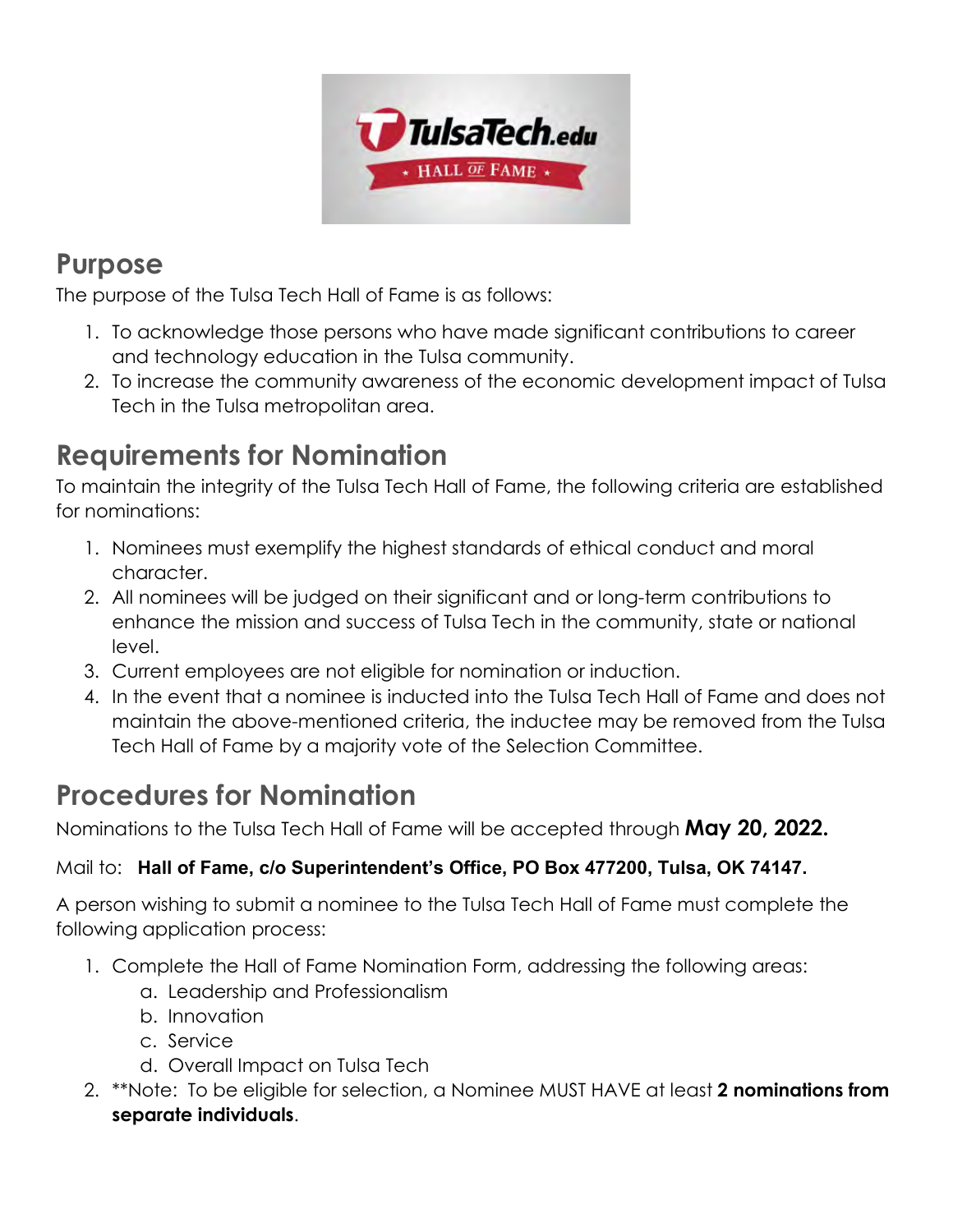NOMINEE'S INFORMATION (Please print clearly)

- 
- 
- 3. Address: 2008 2010 2020 2020 2021 2021 2022 2021 2022 2021 2022 2022 2022 2021 2022 2022 2022 2022 2022 20
- 4. Phone Number:
- 5. Association with Tulsa Tech:

□Retired Employee □Community Advocate □Business Partner

□Education Partner □Other

# **OUTSTANDING CONTRIBUTIONS TO TULSA TECH**

Leadership and Professionalism:

Innovation:

Service: